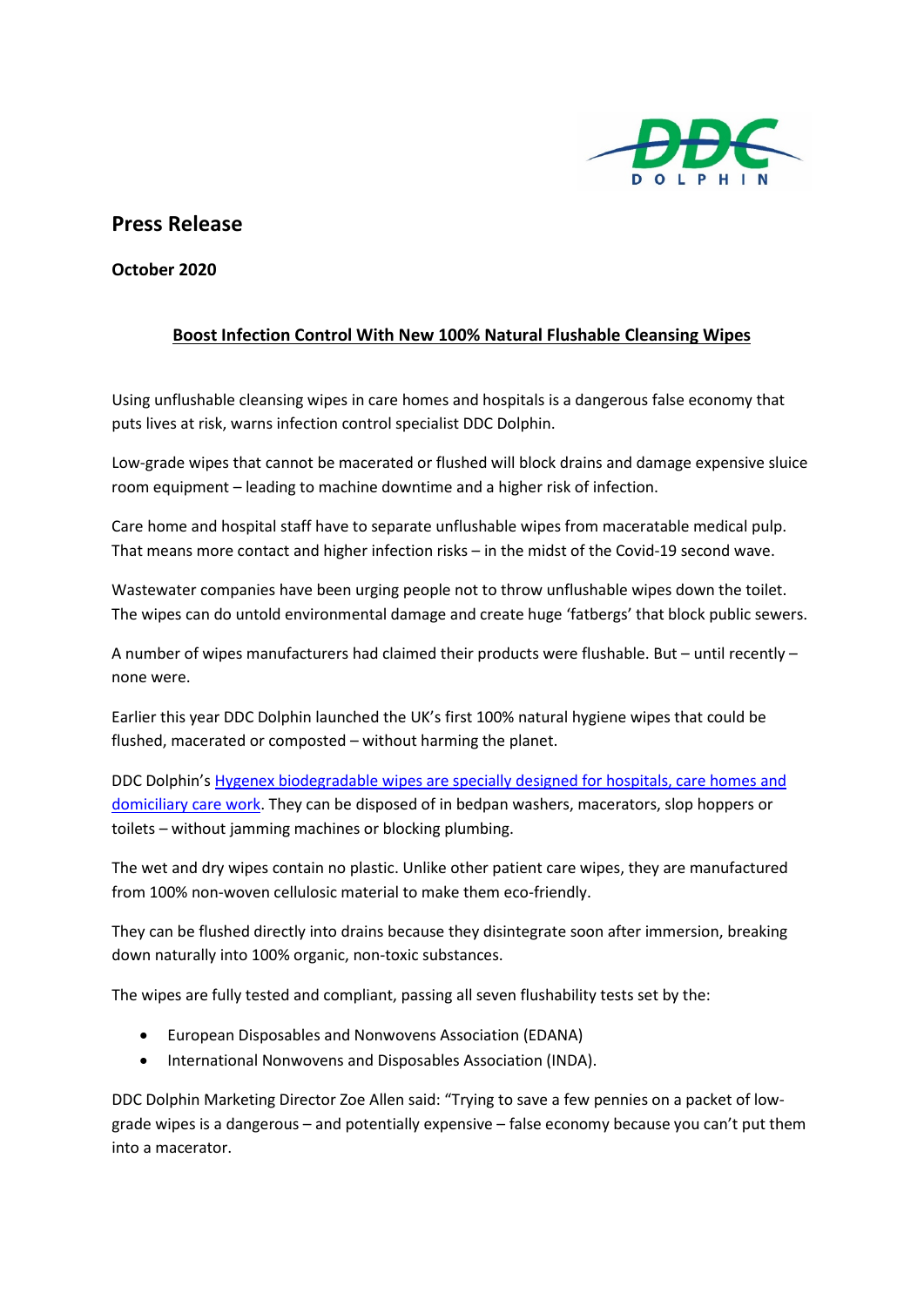"If you do, you risk blocking the machines for hours or even days. That creates a major infection control risk – and unblocking the machine means extra maintenance costs.

"Poor quality wipes also risk blocking drains at your property; yet another infection control risk, along with the added cost of clearing the drains."

There was "no excuse for putting lives at risk by penny-pinching" – especially now the government had:

- added a further £546 million to the Infection Control Fund for care homes
- made £300 million available to 117 NHS trusts to improve infection control at A&E units.

DDC Dolphin's Hygenex wipes can be used for a wide range of personal hygiene and surface cleaning tasks. Uses include:

- hand and face cleaning
- skin care and general patient hygiene
- post-toilet cleansing and intimate hygiene.

Despite being 15% stronger than competitor wipes, Hygenex wipes are:

- soft, gentle and very absorbent
- free from soap, lanolin and alcohol
- pH balanced, dermatologically tested, hypoallergenic and suitable for sensitive skin.

Poole-based DDC Dolphin manufactures and exports [sluice room equipment](https://www.ddcdolphin.com/sluice-room-solutions) across the world, safeguarding patients and clinicians from dangerous infections including superbugs.

The company manufactures and supplies medical pulp macerators, incontinence product macerators, bedpan washer disinfectors, UV air purifiers, stainless steel furniture and sluice room consumables.

DDC Dolphin is one of only three companies in the world specialising in the manufacture of medical pulp macerators. The machines' hands-free technology makes it safer to dispose of human waste.

For more information, please contact DDC Dolphin Marketing Director Zoe Allen, 01202 731555, [info@ddcdolphin.com,](mailto:info@ddcdolphin.com) [https://ddcdolphin.co.uk](https://ddcdolphin.co.uk/)

-Ends-

## **Notes For Editors**

DDC Dolphin Ltd The Fulcrum Vantage Way Poole Dorset BH12 4NU